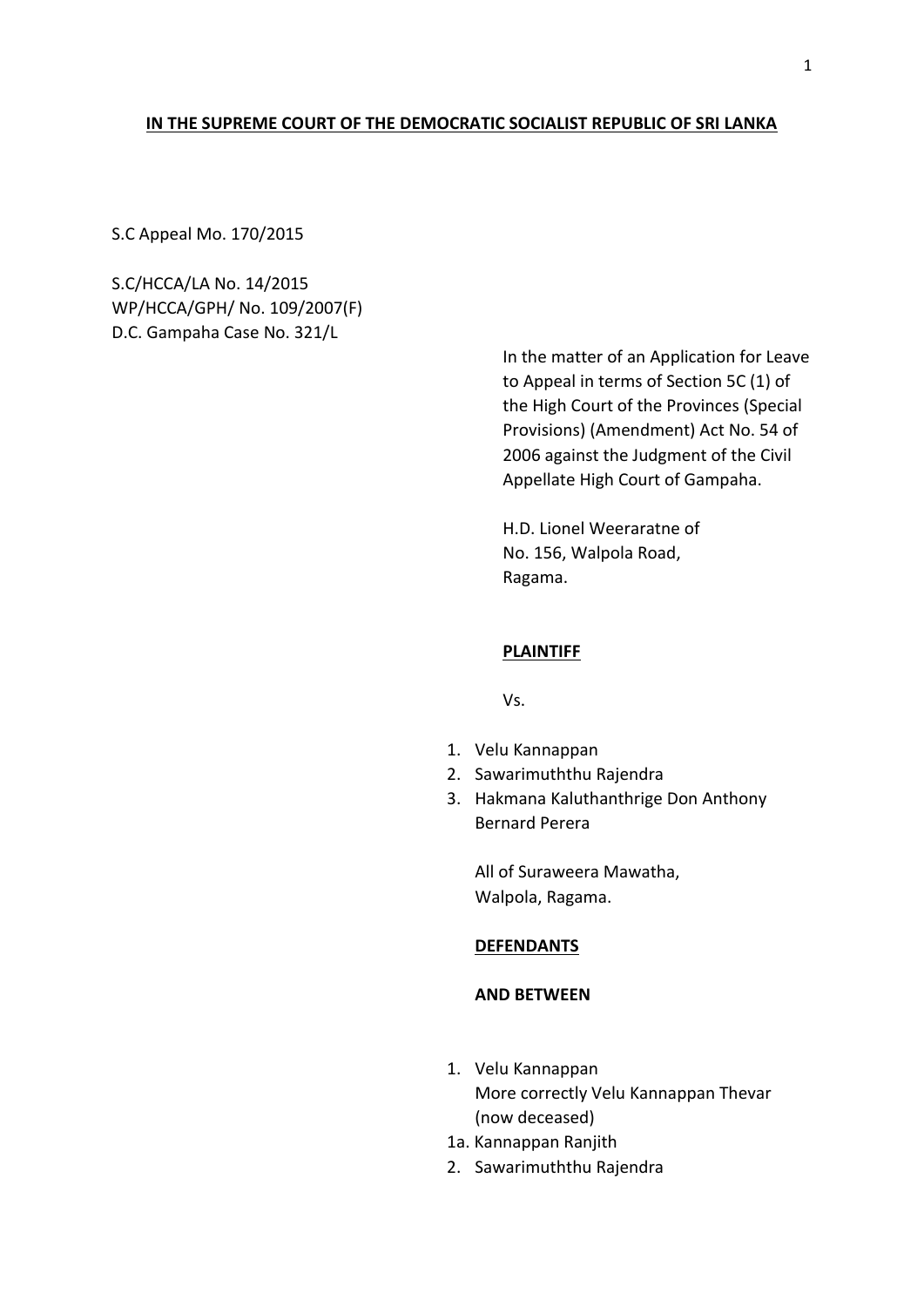3. Hakmana Kaluthanthrige Don Anthony Bernard Perera

All of Suraweera Mawatha, Walpola, Ragama.

#### **DEFENDANTS-APPELLANTS**

Vs.

H H.D. Lionel Weeraratne of No. 156, Walpola Road, Ragama.

# **PLAINTIFF-RESPONDENT**

#### **AND NOW BETWEEN**

H H.D. Lionel Weeraratne of No. 156, Walpola Road, Ragama.

#### **PLAINTIFF-RESPONDENT-PETITIONER**

Vs.

- 1. Velu Kannappan More correctly Velu Kannappan Thevar (now deceased)
- 1a. Kannappan Ranjith
- 2. Sawarimuththu Rajendra
- 3. Hakmana Kaluthanthrige Don Anthony Bernard Perera

All of Suraweera Mawatha, Walpola, Ragama.

### **DEFENDANTS-APPELLANTS-RESPONDENTS**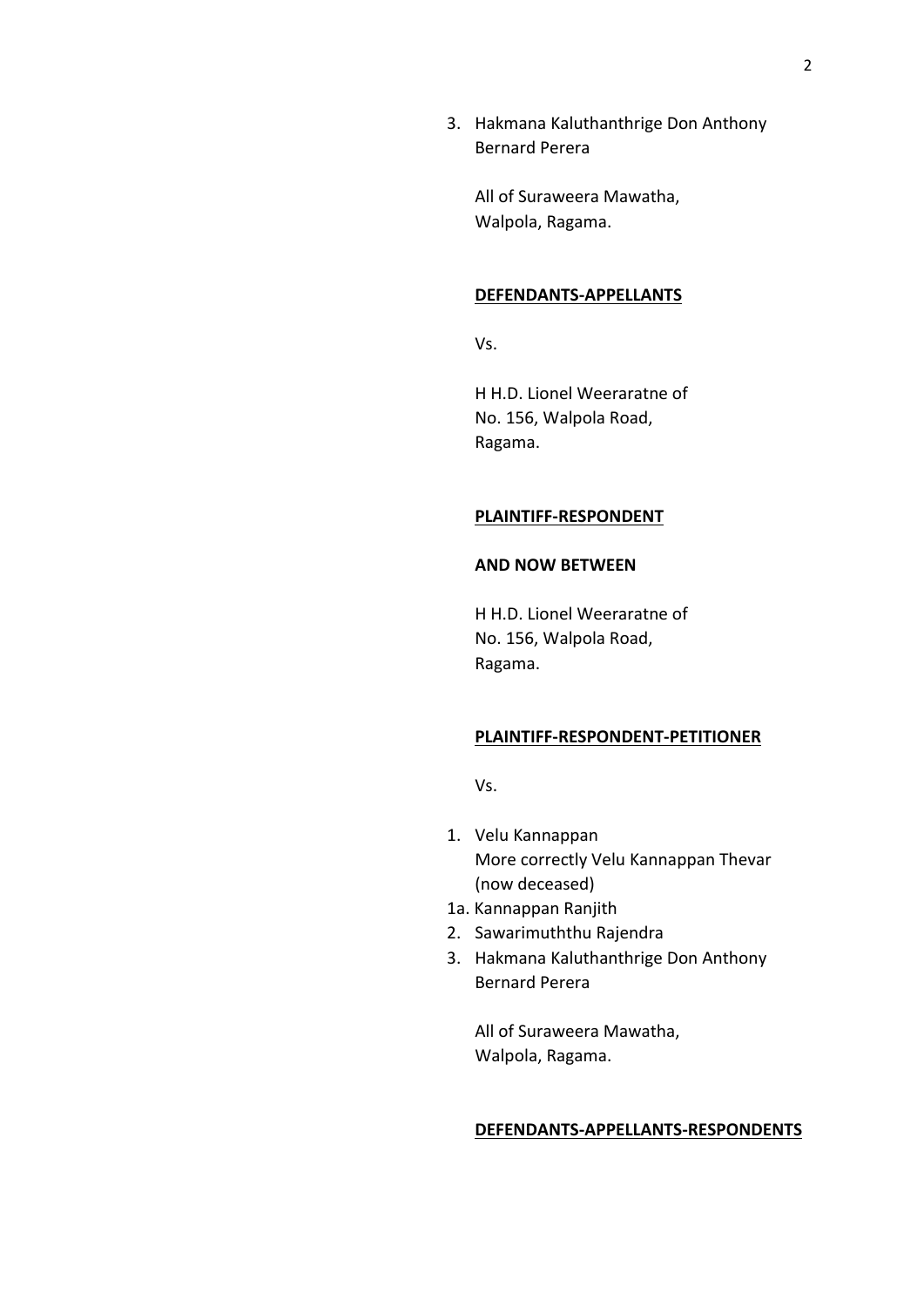| <b>BEFORE:</b> | S.E. Wanasundera P.C., J. |
|----------------|---------------------------|
|                | Anil Gooneratne J. &      |
|                | Nalin Perera J.           |

**COUNSEL:** S.A.D.S. Suraweera with P.K.C. Dilhan For the Plaintiff-Respondent-Appellant

> Chandana Wijesuriya for the Defendant-Appellant-Respondents

# **WRITTEN SUBMISSIONS TENDERED BY THE APPELLANT ON:**

14.06.2016

- **ARGUED ON:** 29.06.2017
- **DECIDED ON:** 12.07.2017

### **GOONERATNE J.**

This was an action filed in the District Court of Gampaha for a declaration of title and ejectment/damages against the Defendants from premises described in the schedule to the plaint. The case before court is not so complicated. Plaintiff-Respondent-Petitioner rely on his paper title and Defendant-Appellant-Respondent plead prescriptive title. Parties proceeded to trial on 10 issues. Learned District Judge held with the Plaintiff and entered Judgment in favour of Plaintiff-Respondent-Petitioner. The Defendant being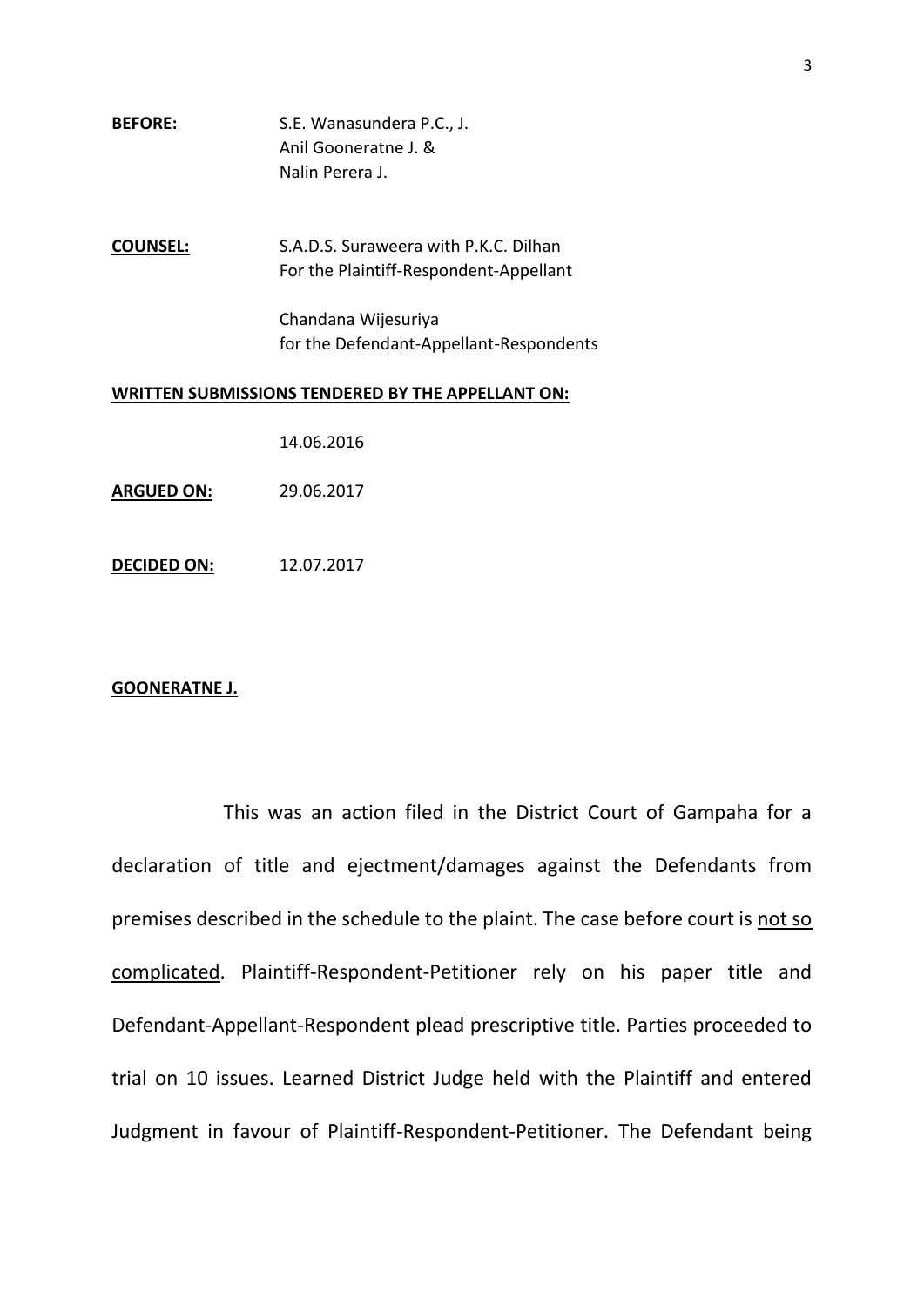aggrieved with the above Judgment appealed to the High Court and the learned Judge of the High Court set aside the District Court Judgment.

The Supreme Court on or about 07.10.2015 granted leave on the question of law raised in sub paragraphs ii, iii, iv & v of paragraph 13 of the petition, filed of record. It reads thus:

- (ii) Did the learned Judges of the Provincial High Court misdirect themselves on the fundamental principles on the law prescription and does the said judgment have any force or avail in law?
- (iii) Did the learned judges of the Provincial High Court have arrived at the erroneous conclusion that the Defendants have been in possession of the land for a period well over ten years at a time when the evidence of the Defendants themselves was to the contrary?
- (iv) Did the learned Judges of the Provincial High Court have arrived at an erroneous conclusion that the evidence of the Plaintiff is contradictory and is against the pleadings which had greatly influenced the judgment and is the said judgment bad in law for the said reason?
- (v) Did the learned Judges of the Provincial High Court have misdirected themselves on the facts of the case in arriving at the erroneous conclusion that the learned trial Judge had considered documents 'P7' to 'P9' which were not proved by misinterpreting the Judgment of the learned trial Judge?

I have read the evidence led at the trial which is supportive of the submissions of learned counsel for the Plaintiff-Respondent-Petitioner. The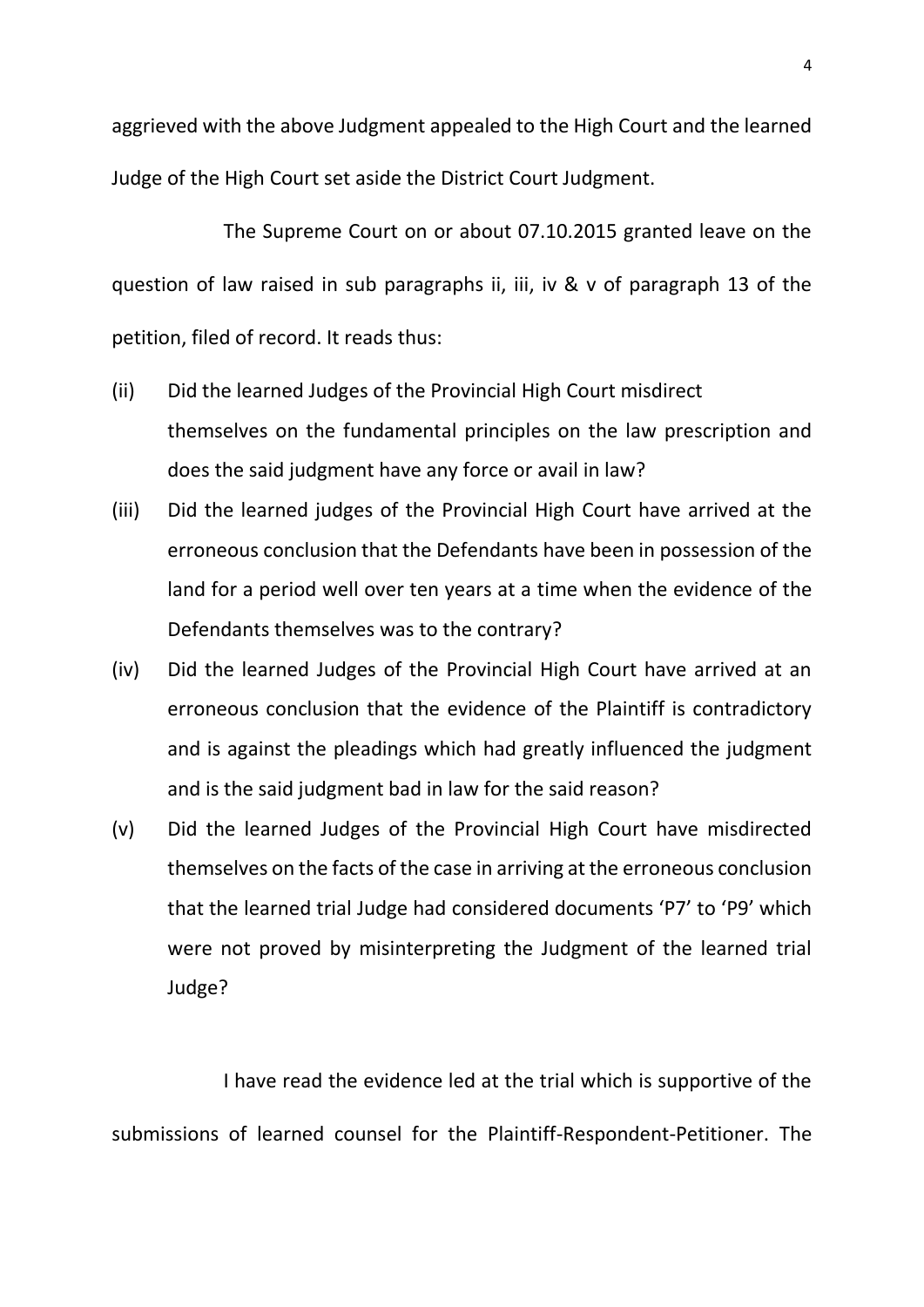evidence of the 1<sup>st</sup> Defendant was that he came into occupation of the land only in the year 1997 or 1998. This evidence is corroborated by the police statement dated 15.12.2000 marked P10(a) by the  $1^{st}$  Defendant. 3<sup>rd</sup> Defendant testified that he came into occupation on or about 1999. So was the 2<sup>nd</sup> Defendant. The Defendant's position was that they do not know who the owner of the property in dispute. The  $2^{nd}$  Defendant testified that they entered the land without knowing who the owner of the property in question. The Plaintiff filed action on or about 2001.

This court heard both counsel for the Plaintiff-Respondent-Petitioner as well as the learned counsel for Defendant-Respondent. We are unable to accept the submissions of learned counsel for Defendant-Appellant in the context of the case in hand that the case enunciated must reasonably accord with the pleadings vide explanation 2 of Section 150 of the Civil Procedure Code. No such issue was raised in the Trial Court, i.e a case materially different from that which was pleaded. When I consider the date of institution of action and the alleged date of possession of Defendants, it is very clear that the required 10 years as per Section 3 of the Prescriptive Ordinance have not been fulfilled by the Defendant party. As such all questions of law raised before this court are answered in the affirmative in favour of the Plaintiff-Respondent-Petitioner.